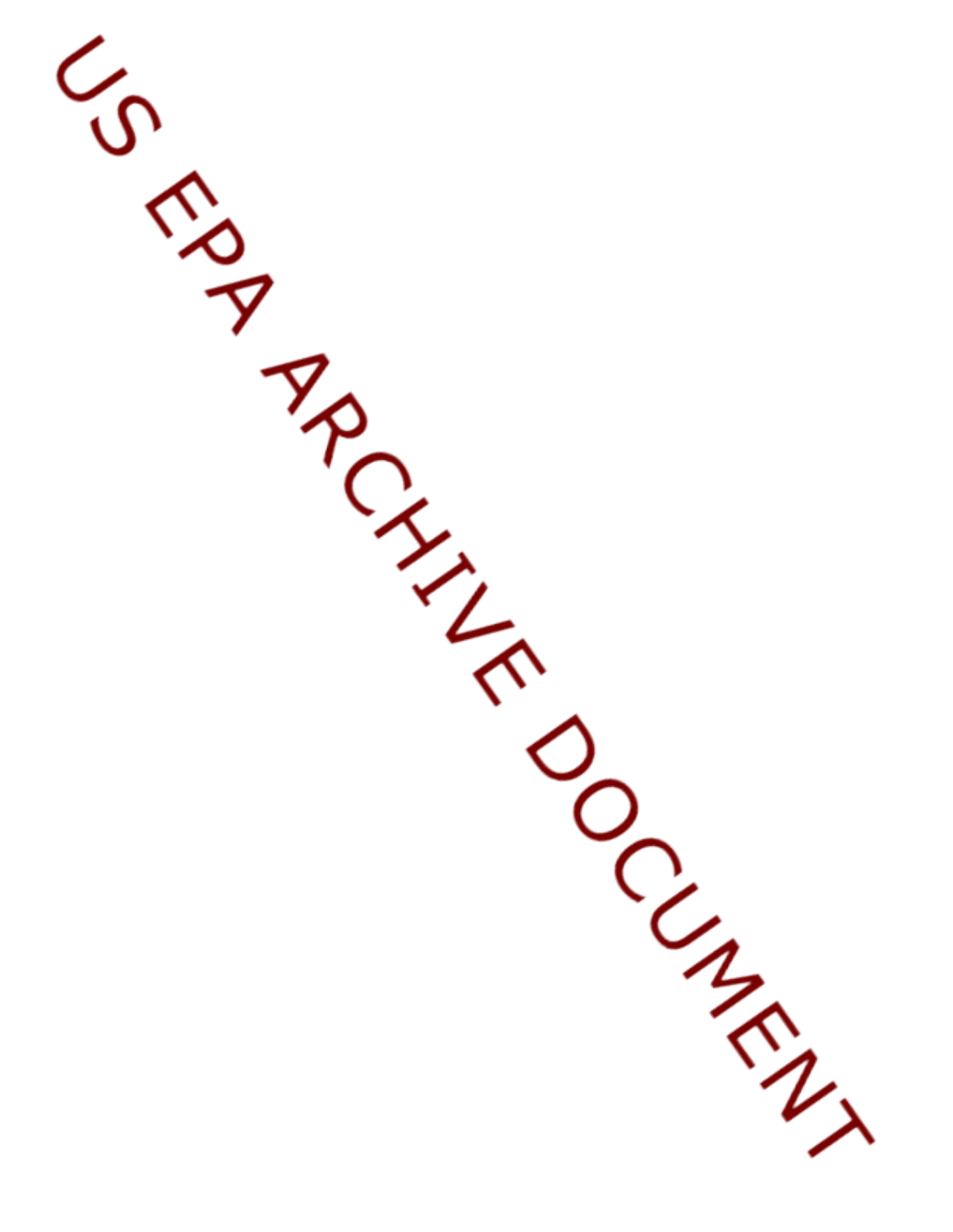| Agency:        | ENVIRONMENTAL PROTECTION AGENCY (EPA)                                                                                                                       |
|----------------|-------------------------------------------------------------------------------------------------------------------------------------------------------------|
| <b>Title:</b>  | "COST-EFFECTIVE APPROACHES TO REDUCING GREENHOUSE<br>GAS EMISSIONS THROUGH ENERGY EFFICIENCY, CLEAN<br>ENERGY, AND CORPORATE GREENHOUSE GAS<br>MANAGEMENT." |
| <b>Action:</b> | <b>Request for Proposals (RFP)</b>                                                                                                                          |
| RFP No.        | EPA-OAR-CPPD-08-04                                                                                                                                          |

**Date:** August 5, 2008

**SUMMARY:** Formal Agency responses to questions regarding the subject RFP

**Question 1**: How do I know if my project is eligible to apply under this solicitation?

**Answer 1:** Please refer to Section I.B for areas of interest. That being said, the areas of interest described in Section I.B. are not absolute requirements. However, applicants should note that proposals that address these areas may score higher during the evaluation process than proposals that do not address them.

**Question 2**: EPA is planning to award both grants and cooperative agreements- what's the difference? I assume the cooperative agreement would mean more day-to-day involvement with the agency. Does the applicant apply for the cooperative agreement specifically, or does EPA make that determination? If so, how does that work?

**Answer 2:** A cooperative agreement will entail substantial involvement from the EPA Project Officer. SAMPLE involvement may include but is not limited to the following activities:

Monthly telephone calls, emails or other meetings.

Planning discussions with the Project Officer before engaging in each of the major activities included in this project.

The EPA Project Officer will review all drafts of written materials which reference EPA program information going out to the public before printing/distribution.

The EPA Project Officer will review all completed project activities before approving subsequent project phases.

You may request a cooperative agreement at any level of funding. But the ultimate decision of which mode to use is at EPA's discretion. Furthermore, it is expected that cooperative agreements will be used for grants \$100,000 and greater. \*Please note that CPPD does not consider recipient type as a notable factor for making the "grant" vs. "cooperative agreement" distinction.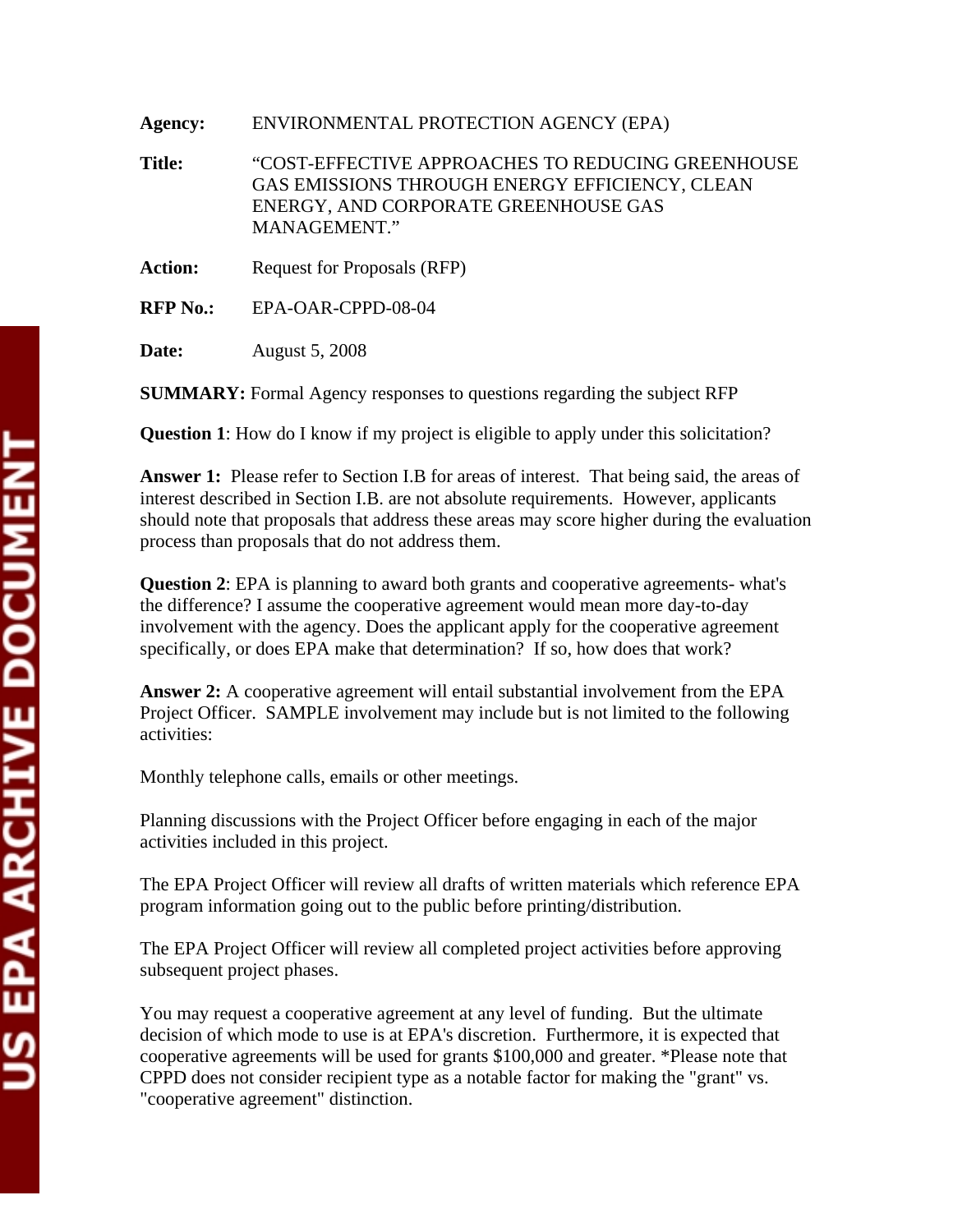**Question 3:** Are construction projects eligible to receive funds under this announcement?

**Answer 3:** The EPA will not be awarding construction grants under this solicitation. However, there might be other parts of your project that meet the scope of work interests identified in the RFP. Please review Section 1.B. to determine if your project meets the one or more of the area's of interest for this solicitation.

**Question 4:** How do I know if my organization is eligible?

**Answer 4:** Proposals will be accepted from States, local governments, territories, Indian Tribes, and possessions of the United States, including the District of Columbia, international organizations, universities and colleges, hospitals, laboratories, and other public or private nonprofit organizations.

Non-profit organization, as defined by OMB Circular A-122, located at 2 CFR Part 230, means any corporation, trust, association, cooperative, or other organization which: (1) is operated primarily for scientific, educational, service, charitable, or similar purposes in the public interest; (2) is not organized primarily for profit; and (3) uses its net proceeds to maintain, improve, and/or expand its operations. For this purpose, the term "non-profit organization" excludes (i) colleges and universities; (ii) hospitals; (iii) state, local, and federally-recognized Indian tribal governments; and (iv) those non-profit organizations which are excluded from coverage of this part in accordance with § 230.20 (c).

Non-profit organizations described in Section 501(c)(4) of the Internal Revenue Code that engage in lobbying activities as defined in Section 3 of the Lobbying Disclosure Act of 1995 are not eligible to receive Federal grants.

**Question 5:** Will EPA fund under this solicitation the purchase of energy efficient equipment and products?

**Answer 5:** This solicitation is authorized under Clean Air Act 103, which allows for funding the following activities: conducting and promoting the coordination and acceleration of research, investigations, experiments, demonstrations, surveys, and studies relating to the causes, effects (including health and welfare effects), extent, prevention, and control of air pollution. Therefore, under this solicitation allowable expenses must be related to research, investigations, demonstrations, surveys and/or studies and adhere to federal regulations 40 CFR Parts 30 or 31.

In addition, to be eligible for funding consideration, a project's focus must consist of activities within the statutory terms of EPA's financial assistance authorities; specifically, the statute listed above. Proposals that include project implementation will not be accepted. Generally, a project must address the causes, effects, extent, prevention, reduction, and elimination of air pollution. These activities should relate to the gathering or transferring of information or advancing the state of knowledge. Proposals should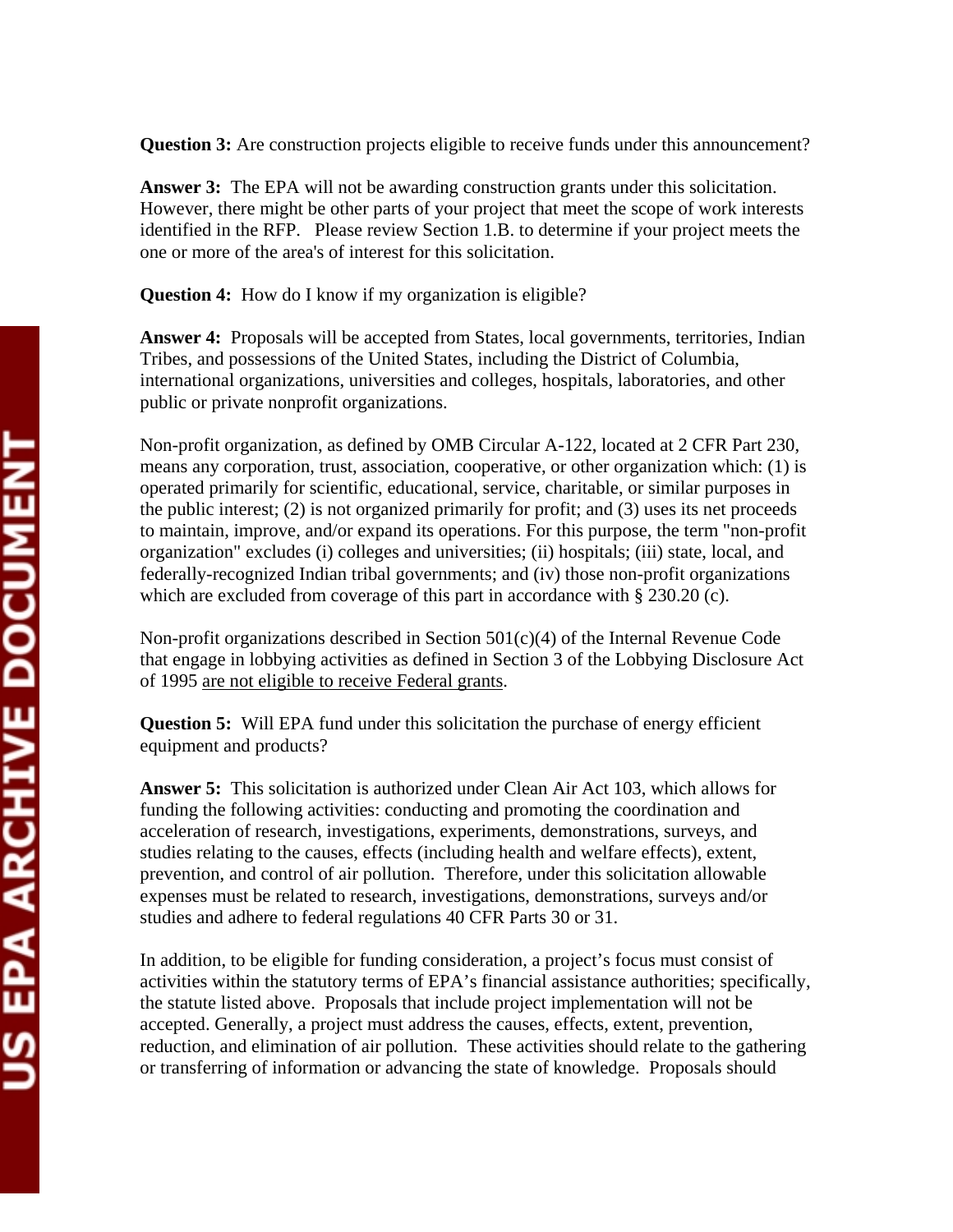emphasize this "learning" concept, as opposed to "fixing" an environmental problem via a well-established method.

**Question 6:** Is there someone at EPA willing to talk to me and tell me if my proposal is good?

**Answer 6:** The EPA makes maintaining the integrity of our competitive solicitations the highest priority. Consequently, we will not offer any preferential advice or consultation to prospective applicants. Question and Answers will be posted on this very website. However, we acknowledge that the  $Q \& A$ 's tend to be more general- and this is by design so that the information can be of benefit to the most possible range of applicants. Therefore, if you feel that a specific technology and/or technical component, and/or the very mission of your proposal has not been addressed, please resubmit your questionbeing very specific as to what answer you are seeking to cppd.grant-fundinginquiries@epa.gov.

**Question 7:** Can EPA provide examples of a previously funded proposal?

**Answer 7:** This is a new solicitation effort from the Climate Protection Partnership Division. Consequently, previously funded proposals do not exist for this solicitation.

**Question 8:** What organizations received grants from the most recent Climate Protection Partnerships competitive grant solicitation?

**Answer 8:** From the solicitation, "Market-Based Approaches to Reducing Greenhouse Gas Emissions Through Energy Efficiency in Homes and Buildings" RFP # EPA-OAR-CPPD-07-08, which closed August 30, 2007, the technical evaluation panel recommended grants to the following organizations:

Natural Resources Defense Council Rensselaer Polytechnic Institute Consortium for Energy Efficiency Northeast Energy Efficiency Partnerships Midwest Energy Alliance Southeast Energy Efficiency Alliance New Buildings Institute, Inc. National Association of State Energy Officials City of Berkeley National Association of Regulatory Utility Commissions Association of State Energy Research & Technology Transfer Institutions Northeast States for Coordinated Air Use Management

While EPA has in the past made awards to the above entities, EPA-OAR-CPPD-08-04, represents an entirely new request for proposals.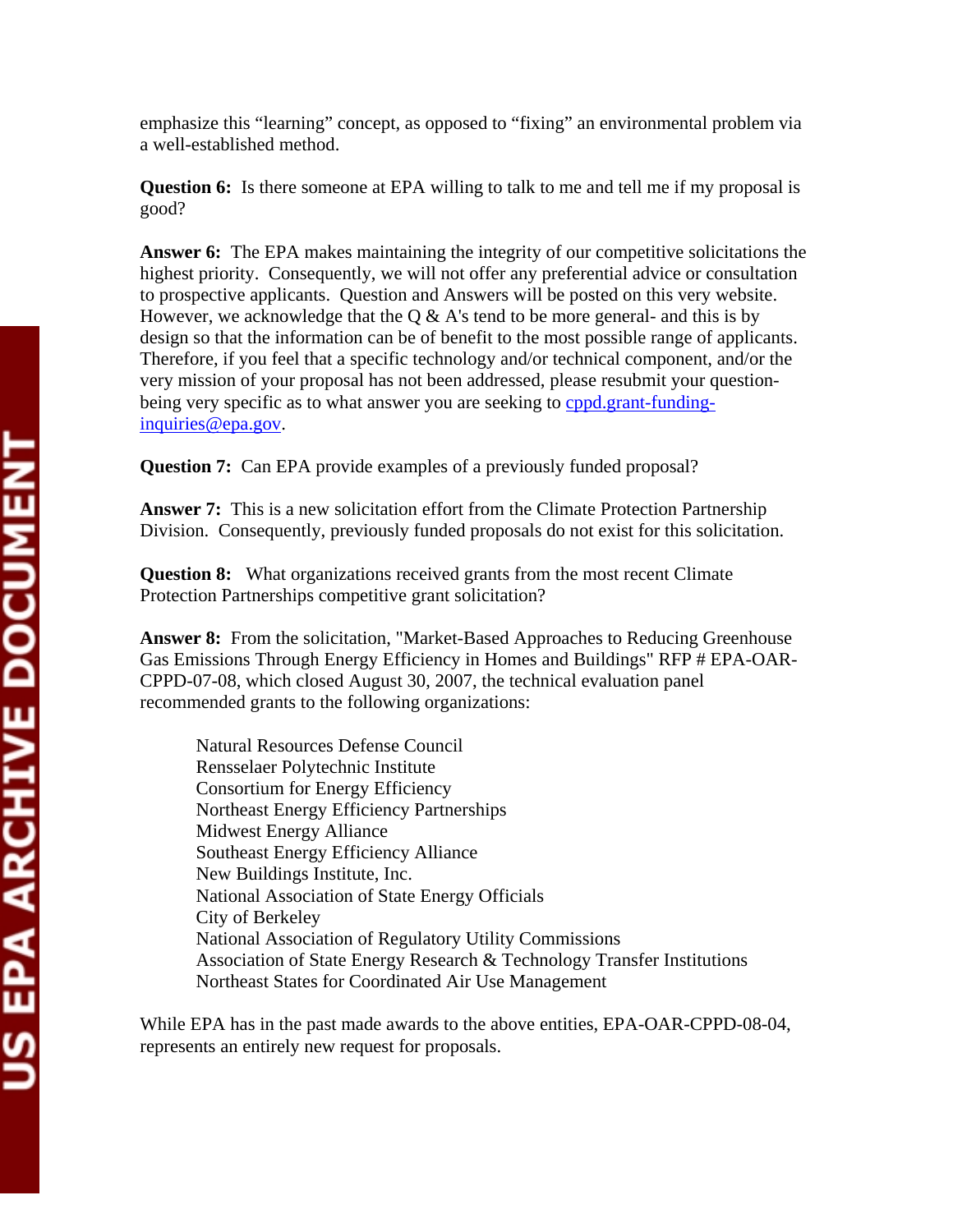**Question 9:** What if part of my project contains work that can be classified as Implementation?

**Answer 9:** To be eligible for funding consideration, a project's focus must consist of activities within the statutory terms of EPA's financial assistance authorities; specifically, Clean Air Act sec 103(b)3. These activities are limited to research, investigations, experiments, demonstrations, surveys, training, outreach and studies. Proposals that include project implementation will not be accepted. Generally, a project must address the causes, effects, extent, prevention, reduction, and elimination of air pollution.

These activities should relate to the gathering or transferring of information or advancing the state of knowledge. Proposals should emphasize this "learning" concept, as opposed to "fixing" an environmental problem via a well-established method.

**Question 10:** Will existing grants be funded from this solicitation?

**Answer 10:** No. The estimated funding for this solicitation is intended to fund the resulting new awards.

**Question 11:** Can existing EPA grantees be eligible to apply for this solicitation?

**Answer 11:** Yes. All eligible entities may apply. See Section III.A and Q&A #4 above for more info.

**Question 12:** Is there a page limit for our proposal?

**Answer 12:** Yes. The Narrative Proposal (section 1-3 below) **may not** exceed a maximum of 20 single-spaced typewritten pages, including the Summary Page. Pages in excess of 20 will not be considered. Supporting materials, such as resumes and letters of support, can be submitted as attachments and are not included in the 20-page limit. However, graphs, charts and tables that are part of the narrative would count towards the page limit.

**Question 13:** What type of budget information should a proposal include?

**Answer 13:** As stated in the RFP, proposals should include the SF-424A budget form which identifies the proposed costs for each budgetary category. In addition, your narrative should include a detailed budget, which describes and explains the proposed costs.

**Question 14:** I'm confused by the various references to "implementation". Can you please clarify?

**Answer 14:** To be eligible for funding consideration, a project's focus must consist of activities that are limited to research, investigations, experiments, demonstrations, surveys, training, outreach and studies. **Proposals that include project implementation**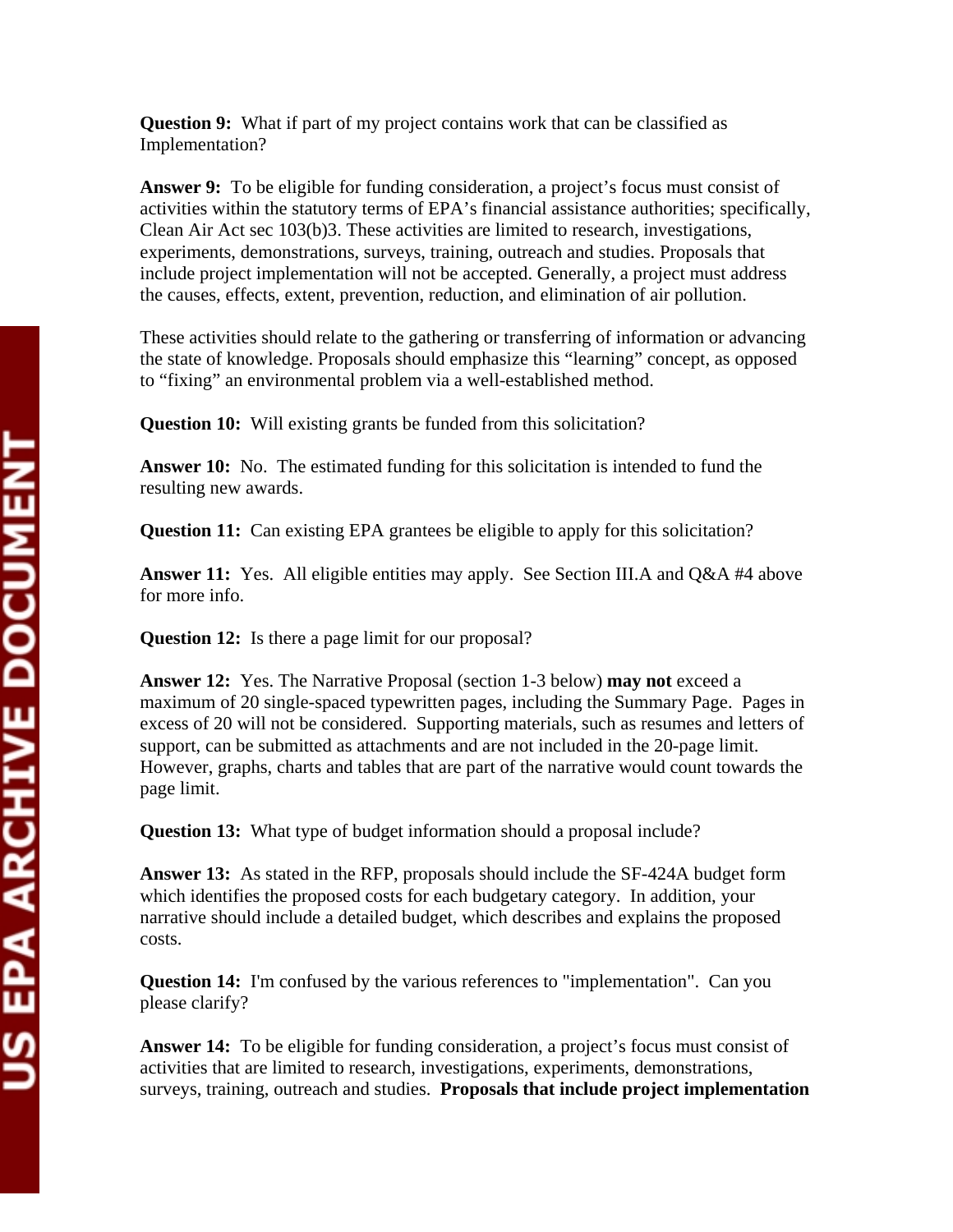**will not be accepted.** Generally, a project must address the causes, effects, extent, prevention, reduction, and elimination of air pollution. These activities should relate to the gathering or transferring of information or advancing the state of knowledge. Proposals should emphasize this "learning" concept, as opposed to "fixing" an environmental problem via a well-established method. Proposals relating to other topics which are sometimes included within the term "environment" such as recreation, conservation, restoration, protection of wildlife habitats, etc., must describe the relationship of these topics to the statutory required purpose of pollution prevention and/or control. However, EPA recognizes that order to perform your grant, you would need to "implement"- meaning to "carry out" your project activities.

**Question 15:** If our proposal will be cost-shared, can the non-EPA portion contain Implementation activities?

**Answer 15:** No. Proposals that include project implementation will not be accepted. Since cost-shared proposals incorporate all costs into the project, the implementation costs would still be unallowable costs- even though paid for with non-EPA funds.

**Question 16:** Are creating informative websites eligible project activities?

**Answer 16:** Again, please refer to Section I.B to determine whether your project appropriately addresses the areas of interest for this solicitation. An informative website would be an allowable expense if the grant appropriately meets the qualifications described in Section I.B.

**Question 17:** Should my proposal be written specific to one group within the Climate Protection Partnership Division?

**Answer 17:** This is a judgment call for applicants. Some proposals might benefit from specifically targeting a certain group, while other proposals might benefit from demonstrating cross-cutting activities.

**Question 18:** If our grant proposal includes an outside sponsorship from another organization, should we discuss it in the narrative and/or submit a letter of support with our proposal?

**Answer 18:** You may discuss the non-EPA sponsorship in the narrative and you may also include a letter of support.

**Question 19:** If I can't download the application from grants.gov, where else can I find a copy?

**Answer 19:** You may try the following websites in addition to grants.gov: http://www.epa.gov/air/grants\_funding.html , http://www.epa.gov/ogd/AppKit/application.htm or http://www.epa.gov/appdstar/fundingopp/fundingopp.htm . However, please be advised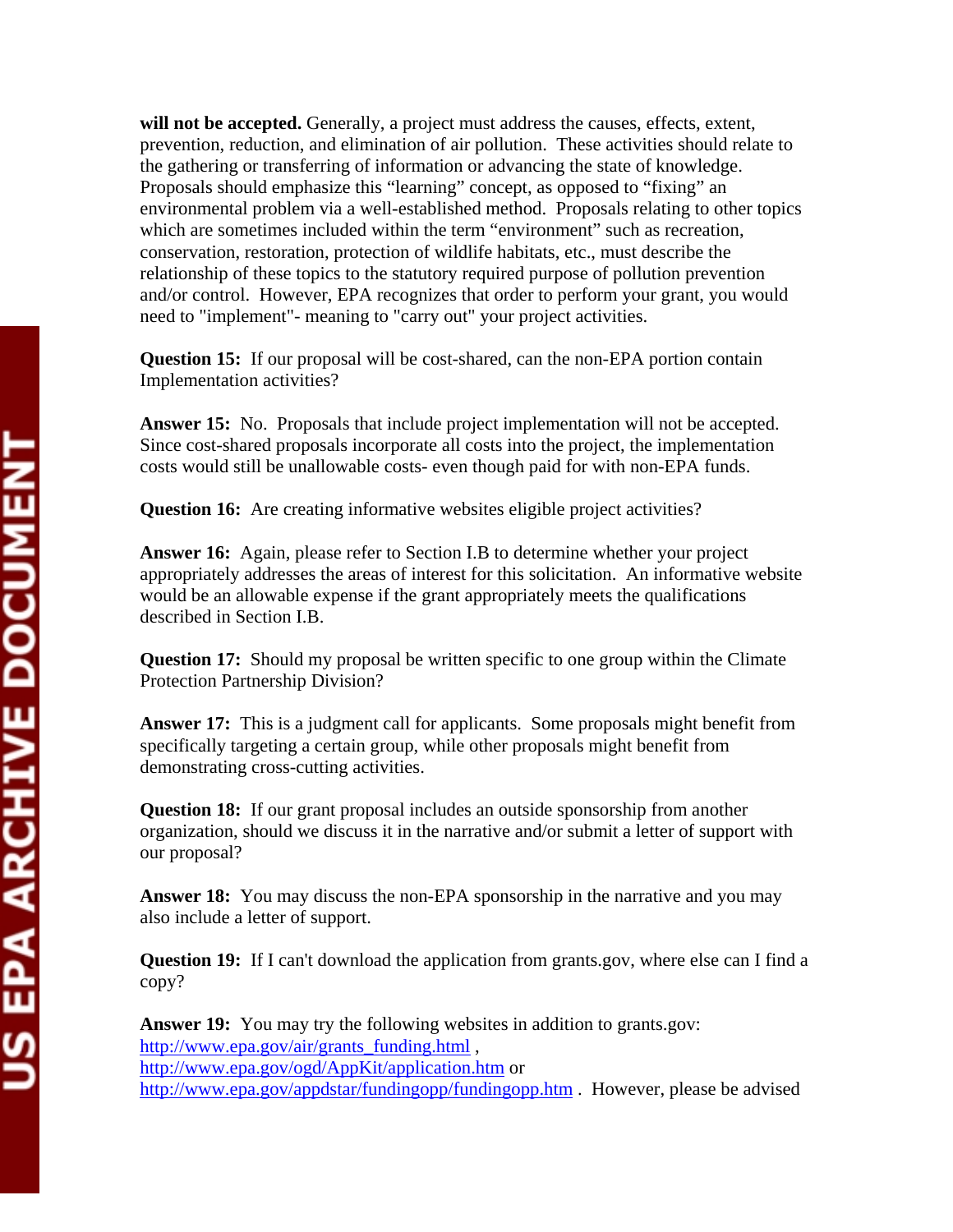that in order to submit an electronic application, you must complete your application through grants.gov.

**Question 20:** When addressing Past Performance and Programmatic Capability (Sec III.C.2.c. p.11) in our proposal, is it better to demonstrate the previous work performed by the organization, or just that of the Principal Investigator?

**Answer 20:** A discussion of the previous Federal grant activity performed by your organization is required for this section. When evaluating the proposals, EPA will determine a *separate* score for staff expertise and qualifications (see Sec.V.A.- item #5).

**Question 21:** Under this solicitation, is EPA accepting applications for multi-year grants, both for the smaller grants and for the cooperative agreement?

**Answer 21:** Yes, regardless of dollar amount you may apply for multi-year grants.

**Question 22:** What's the maximum dollar amount we can request?

**Answer 22:** The maximum amount you may apply for would be \$250,000 per year. To clarify, the total estimated funding for this competitive opportunity is approximately \$6,000,000. EPA anticipates awarding 1-10 grants, ranging in **annual** value from \$40,000 to \$90,000, from this announcement. Additionally, EPA anticipates awarding 4-10 cooperative agreements, ranging in **annual** value from \$100,000 to \$250,000. Awards are subject to the availability of funds and quality of evaluated proposals. EPA reserves the right to make additional awards under this announcement, consistent with Agency policy, if additional funding becomes available. Any additional selections for awards will be made no later than six months from the date of original selection date. **8/1/08 update: EPA will make the final determination on whether projects are classified as grants or cooperative agreements. This assessment will take place after recommendations for funding have occurred.** 

**Question 23:** Can one organization submit separate proposals for both the cooperative agreements and the grants?

**Answer 23:** Yes, your organization may submit multiple proposals of grants and/or cooperative agreements.

**Question 24:** Are grants that target the "farming community" eligible?

**Answer 24:** While the "farming community" was not identified in Section I.B, proposals that adequately meet the requirements of Section I.B., and the rest of solicitation, would be eligible for consideration.

**Question 25:** What should we put on the application for "congressional district" / SF-424 Item 16?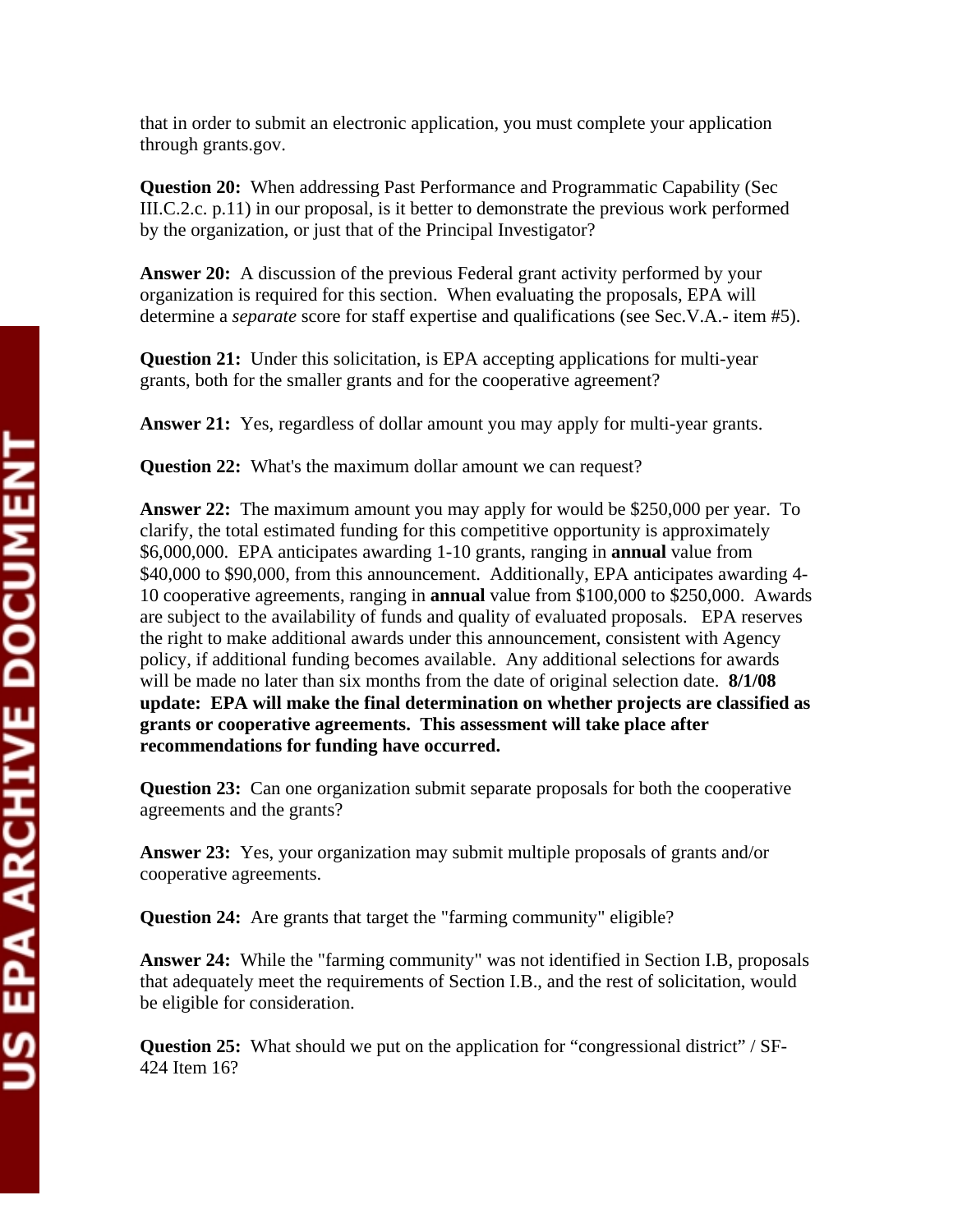**Answer 25:** Box (a) is for the congressional district your organization is located. If your project will take place somewhere else, you can include that information in Box (b)

**Question 26:** I'm having trouble completing the grants.gov electronic application. Where can I find assistance?

**Answer 26:** You may contact Grants.gov for assistance by phone at 1-800-518-4726.

**Question 27:** Referring to Section IV, in the discussion of the narrative requirements, what is meant by a "work product"?

Answer 27: When discussing your proposal, you should identify specific items that will be produced under the grant. A typical example would be a conference report following a conference paid for by grant funds.

**Question 28:** On page 15 of the RFP, under section VI (A.1.a.), it says, "The notification will advise the applicant that their Proposal has been successfully evaluated and recommended for award. The notices shall require submission of a Final Application." What would this Final Application" consist of?

**Answer 28:** If recommended for award, applicants would submit a Final Application. A Final Application is not bound by the length restrictions identified in the RFP Solicitation. Also, the Final Application would include any revisions to the narrative and/or budget. Furthermore, the Final Application should include all required certifications and documents required for EPA grants. May of these forms can be found at the following on the EPA Office of Grants and Debarment webpage. http://www.epa.gov/ogd/AppKit/application.htm

**Question 29:** Are 501(c)(6) non-profits eligible to apply?

**Answer 29:** Yes. Please refer to Section III, Part A Eligible Entities for further information.

 consulting firm act as the AOR? **Question 30:** I am currently employed at a consulting firm that works for the nonprofit seeking the funds. As such we have been hired to represent the organization. Is the AOR required to be a direct employee of the non-profit, or could a representative of the

 determining AOR status for grants.gov. Both roles are acceptable for AOR designation. The E-Biz POC, as defined by Grants.gov, must approve your AOR status. Please **Answer 30:** You may serve as the AOR if you have been designated by the Organization. Employment vs. Contractual arrangement is not a relevant factor for contact grants.gov with specific formatting questions.

**Question 31:** If our organization uses a consulting service to write our proposal, should we list the professional consultant's qualifications?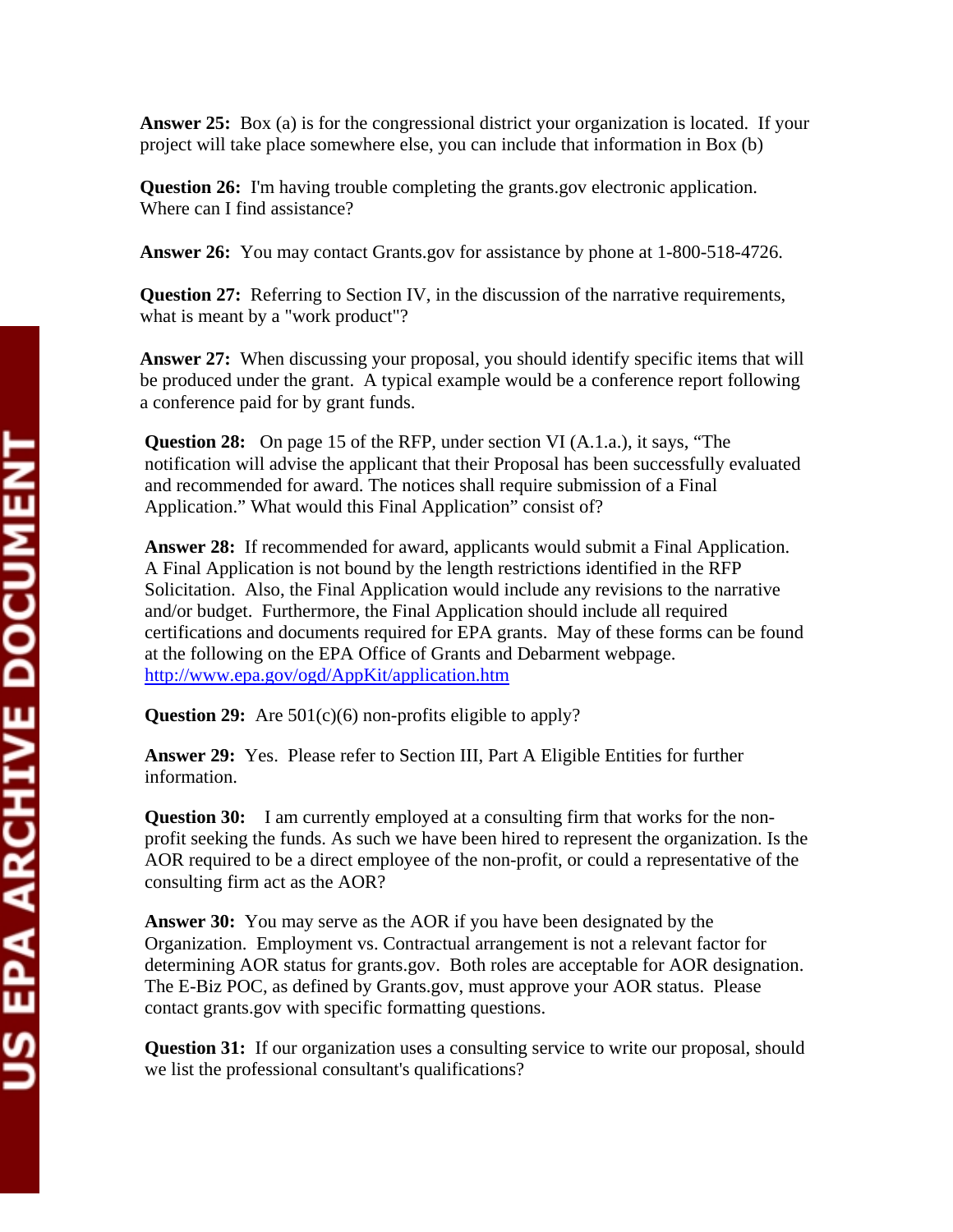**Answer 31:** If the consultant was used solely to draft the proposal, their qualifications would not be required material for your proposal. However, mention of the consultant's qualifications is appropriate if you plan to work with the consultant on the actual project, should you be awarded a grant under this solicitation. Please be advised that consultant costs and other procurement activities must follow all appropriate OMB Circulars, Federal Regulations, EPA Orders and conditions of award.

**Question 32:** If we are awarded a grant, what would be the limit we could pay for consultants?

**Answer 32:** As of this writing 7/23/2008, the consultant cap is follows:

"Payment to consultants. EPA participation in the salary rate (excluding overhead) paid to individual consultants retained by recipients or by a recipient's contractors or subcontractors shall be limited to the maximum daily rate for a Level IV of the Executive Schedule (formerly GS-18), to be adjusted annually. This limit applies to consultation services of designated individuals with specialized skills who are paid at a daily or hourly rate. As of January 1, 2008, the limit is \$571.12 per day and \$71.39 per hour. This rate does not include transportation and subsistence costs for travel performed (the recipient will pay these in accordance with their normal travel reimbursement practices).

Sub agreements with firms for services which are awarded using the procurement requirements in 40 CFR 30 or 31, as applicable, are not affected by this limitation unless the terms of the contract provide the recipient with responsibility for the selection, direction, and control of the individuals who will be providing services under the contract at an hourly or daily rate of compensation. See 40 CFR 31.36(j) or 30.27(b)."

**Question 33:** Page #9 of the solicitation states "\*Selected applicants will need to submit a copy of their current indirect cost rate that has been negotiated with a federal cognizant agency during application phase." Please explain what this means.

Answer 33: In order to bill Federal Grants for Fringe and Indirect Costs, recipients must have a negotiated indirect cost rate agreement with their cognizant Federal Agency. This process is common for universities and hospitals, but often less so for smaller and newer non-profits. You may still apply for this solicitation if you do not yet have an established indirect cost rate, however if selected, you will be required to begin the process of establishing one. In such a case, EPA would provide the instructions on how to get started.

 Federal Executive Order 12372"? **Question 34:** How do I know if my organization is subject to State review under

**Answer 34:** Some States require review of Federal grant applications. You should check with your Governor's office to find out who the single point of contact is for filing this submission, as well as for all other relevant filing instructions.

**Question 35:** What is the Competition Identification Number for this solicitation?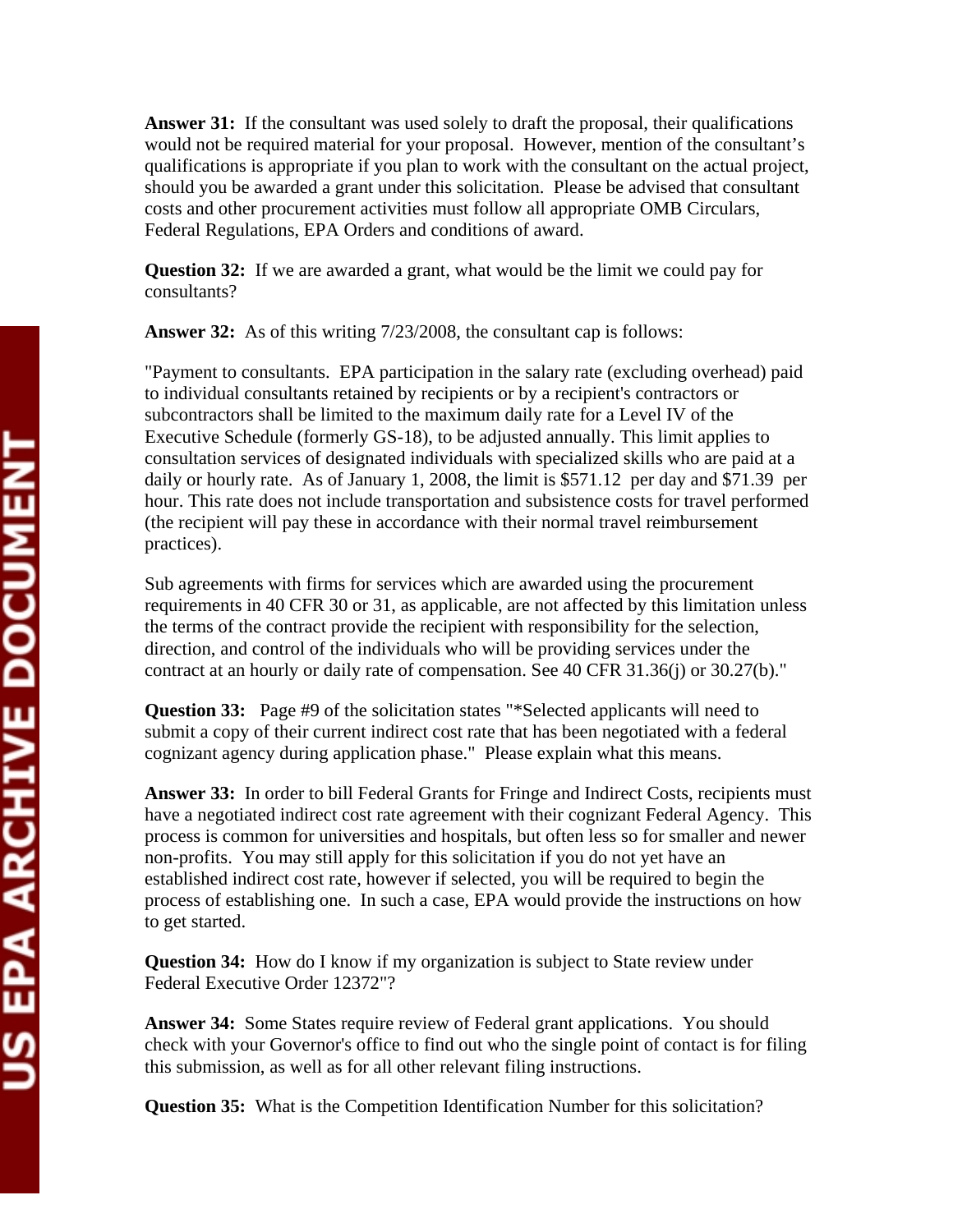## **Answer 35:** EPA-OAR-CPPD-08-04

**Question 36:** How do I know if our organization is delinquent on any federal debt?

**Answer 36:** Your organization's senior controller or finance person should know the answer to this question. If the answer is yes, you must indicate accordingly on the proposal submission.

**Question 37:** Do I have to show annual salaries as part of the budget?

**Answer 37:** Yes. You should show annual salaries and percentage of time when demonstrating personnel costs. For instance, a Program Manager making \$50,000 per year and working on this project for 10% of his/her time should be demonstrated in the budget narrative as follows:

Personnel: 1 .1FTE Program Manager  $\textcircled{ }$  \$50,000/annual = \$5,000

**Question 38:** Will CPPD be offering this solicitation again in calendar year 2009?

**Answer 38:** At this time, CPPD cannot confirm what, if any, grant solicitations will be available in calendar year 2009.

**Question 39:** Are information-gathering surveys allowable activities under this solicitation?

**Answer 39:** Surveys, if appropriate and necessary for your project, can be allowed. However surveys require careful consideration of the Paperwork Reduction Act. When a cooperative agreement's scope of work includes the survey or collection of identical information from 10 or more persons, the Paperwork Reduction Act requires EPA to obtain Office of Management and Budget (OMB) clearance. Similarly, when a grant's scope of work includes the survey or collection of identical information from 10 or more persons and EPA wants to influence, design or develop the activities of the survey, then EPA must obtain OMB approval.

**Question 40:** We have proposal that would require us to purchase equipment in support of our study. Is that allowed?

**Answer 40:** The purchase of equipment is allowed. However, please be advised that "equipment" refers to items \$5,000 or greater and is subject to the appropriate Federal Regulations stipulated in 40 CFR 30.34. In addition, in the event you are awarded a grant, and have purchased equipment under that grant, you will be subject to the disposition terms and conditions set forth by EPA in the award document.

**Question 41:** On page 9, the last paragraph reads "In the "Application Filing Name" box, your AOR should enter your organization's name (abbreviate where possible), the fiscal year (e.g. FY08), and the grant category (e.g. Assoc Prog Supp)." Are we supposed to identify the Federal Fiscal Year (FFY) or State Fiscal Year (SFY)?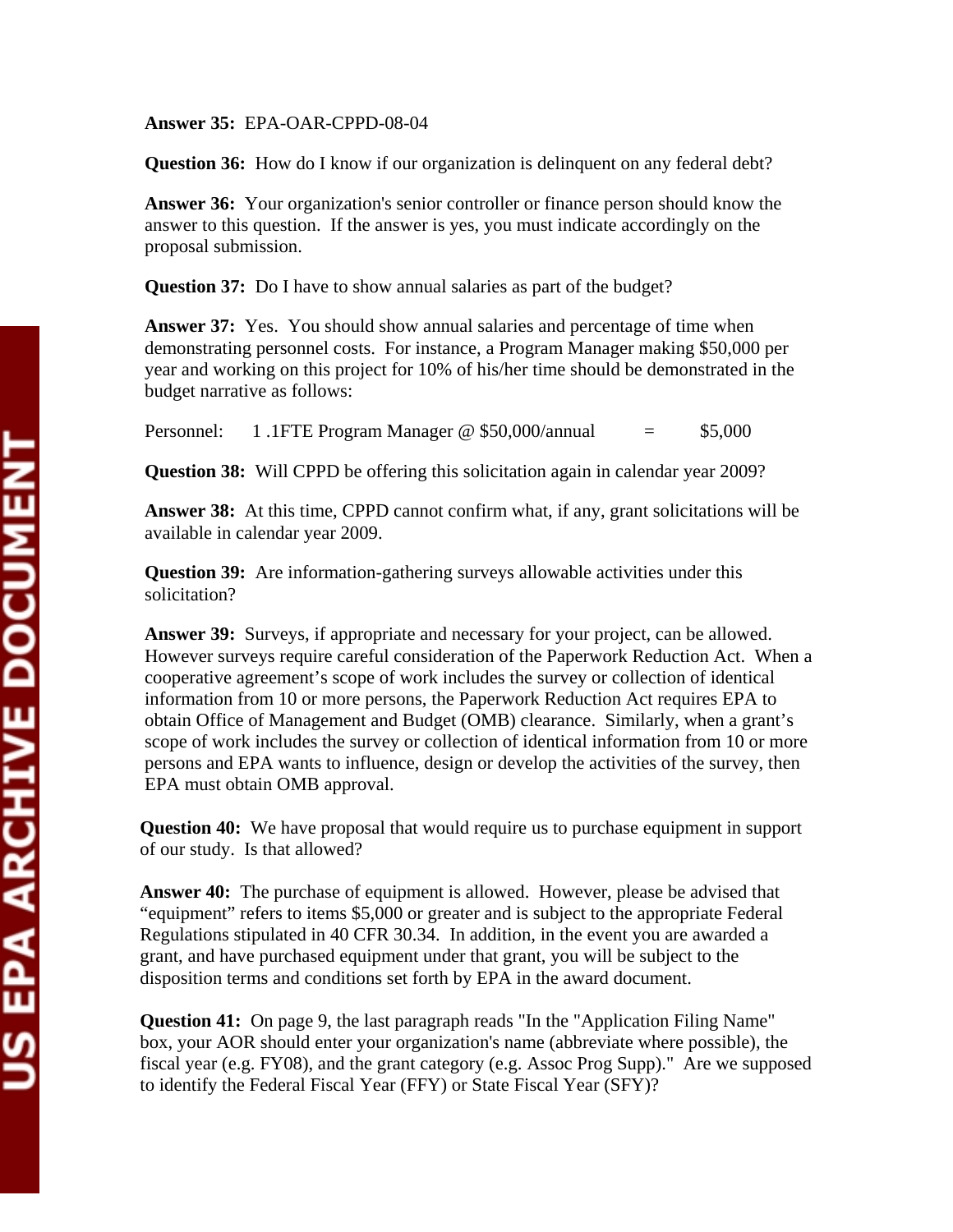**Answer 41:** We recommend using the Federal Fiscal Year the during which the solicitation posted on grants.gov- FY08.

**Question 42:** On page 9 of the RFP, the first sentence of the last paragraph refers to the "grant category." Where are these grant categories found in the RFP? Or, should we use categories like the ones found on Page 3, last paragraph, where it talks about activities like: research, investigations, experiments, demonstrations, surveys, trainings, outreach and studies?

**Answer 42:** Section I.B., on page 3, identifies the appropriate categories of projects for the solicitation. And yes, any one of the above-mentioned categories are allowable options.

**Question 43:** If our organization is currently an EPA grantee, can we still apply for this grant opportunity.

**Answer 43:** Yes. Being a current EPA grantee, does not restrict you from applying for this grant opportunity.

**Question 44:** Where should we include proposed budgets from potential contractors, consultants, and/or sub-awardees?

**Answer 44:** This information should be provided with your project narrative. You may choose to incorporate these budget details directly into the narrative, or you can create an attachment/addendum/appendix to reflect contractor, consultant and/or sub-award budgets.

**Question 45:** Is it possible that EPA would partially fund our project?

**Answer 45:** At this time EPA cannot respond to specific questions about partially funding your proposal, because your proposal has not yet been submitted and evaluated. Please refer to Section II.B of the RFP for more information on partial funding.

**Question 46:** How will my proposal be evaluated?

**Answer 46:** Please refer to Section V of the RFP.

**Question 47:** Who will review my proposal?

**Answer 47:** In order to maintain the integrity of competitive selection process, the reviewer identities will remain confidential.

**Question 48:** Is there another place I can go to find EPA application forms?

**Answer 48:** If you're having difficulty on grants.gov and/or if the RFP is proving difficult, you can find Application materials at